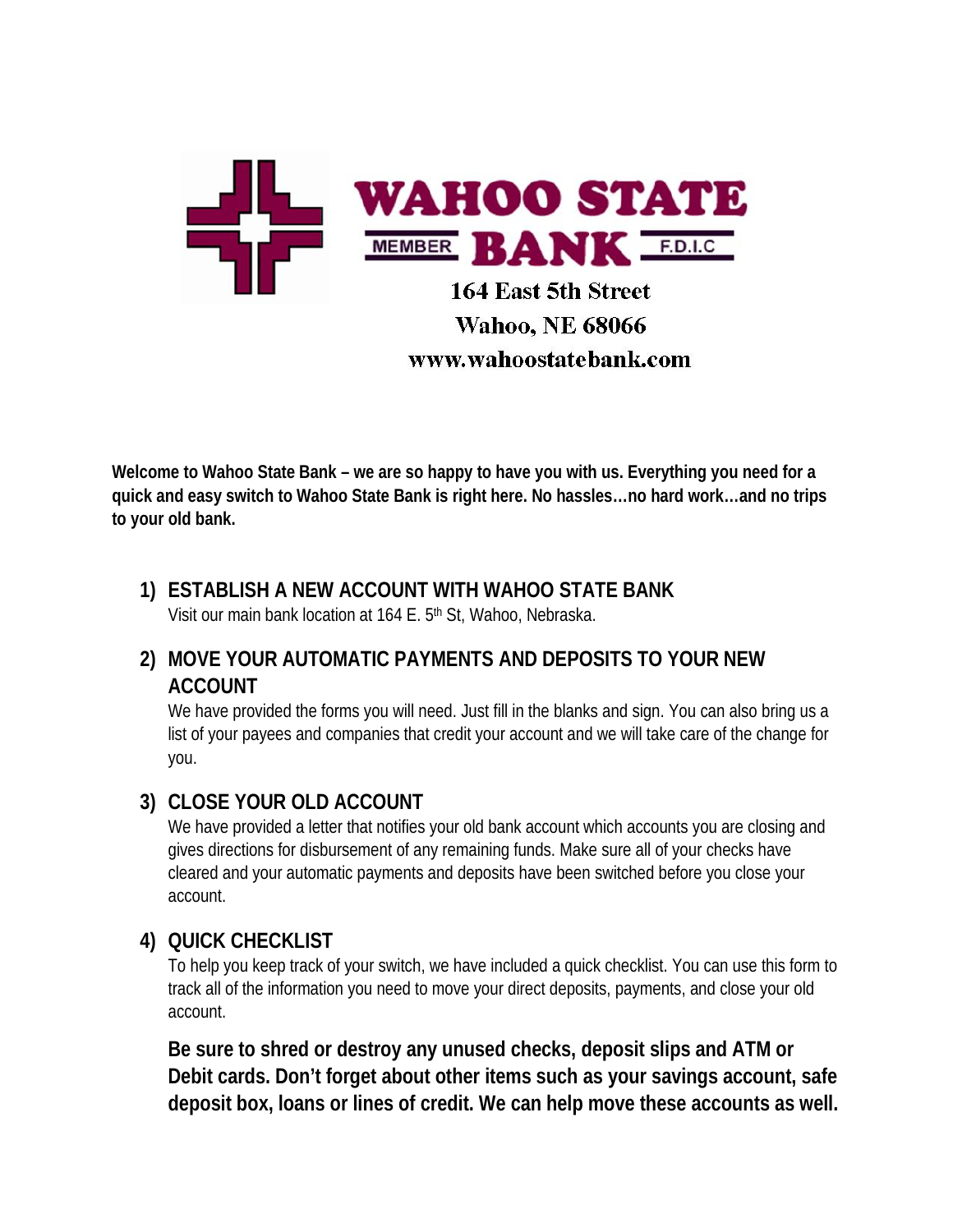# **Switch Kit Checklist**



Let's get organized for your switch to Wahoo State Bank.

Wahoo State Bank Account Number:

Wahoo State Bank Routing Number: **104913255**

### **IMPORTANT:**

- Before you close your former bank account(s) know that it may take a few statement cycles for all of your checks, automatic payments and withdrawals to clear.
- Determine how much money you will need to leave in the former bank account(s) to cover these transactions.

**Start checking the list:** This handy checklist of automatic payments and direct deposits will help make sure you remember everything you need to change.

| <b>Automate Pymans</b>        |                             | <b>SORANDO DE SIGNIE</b> S  |
|-------------------------------|-----------------------------|-----------------------------|
| $\Box$ Mortgage/Rent          | $\Box$ Charitable Donations | $\Box$ Payroll              |
| $\Box$ Car Loan/Lease         | $\Box$ Gym                  | $\Box$ Retirement/Pension   |
| $\Box$ Cell Phone/Telephone   | $\Box$ iTunes/Google Play   | $\Box$ Social Security      |
| $\Box$ Credit Card(s)         | $\Box$ Department Store(s)  | $\Box$ Investment Income    |
| $\Box$ Electric/Gas           | $\Box$ Water Company        | $\Box$ Child Support Income |
| $\Box$ Auto Insurance         | $\Box$ Rx                   | $\Box$ Other Salary         |
| $\Box$ Health/Life Insurance  | $\Box$ Trash                | $\Box$ Other (list)         |
| $\Box$ Home/Renters Insurance | $\Box$ Student Loan         | $\Box$ Other (list)         |
| $\Box$ Cable/Satellite TV     | $\Box$ Other (list)         |                             |
| Internet Service Provider     | $\Box$ Other (list)         |                             |

Sent notifications? Check this list: Keep track of your automatic payments and direct deposits as you contact companies to inform them of your switch to Wahoo State Bank.

|                      | <b>Company</b> | Pasar   | <b>Contact Date</b> | $\label{eq:3.1} \inf\{\operatorname{q\acute{e}a}\mathrm{tr}(x,\theta)\} \, \mathrm{d} x \leq \varepsilon \qquad \qquad \varepsilon \in \mathbb{R}$ |
|----------------------|----------------|---------|---------------------|----------------------------------------------------------------------------------------------------------------------------------------------------|
|                      |                |         |                     |                                                                                                                                                    |
|                      |                |         |                     |                                                                                                                                                    |
|                      |                | $\cdot$ |                     |                                                                                                                                                    |
| Antoniziic Payracits |                |         |                     |                                                                                                                                                    |
|                      |                |         |                     |                                                                                                                                                    |
|                      |                |         |                     |                                                                                                                                                    |
|                      |                |         |                     |                                                                                                                                                    |
|                      |                |         |                     |                                                                                                                                                    |
|                      |                |         |                     |                                                                                                                                                    |
|                      |                |         |                     |                                                                                                                                                    |
|                      |                |         |                     |                                                                                                                                                    |
|                      |                |         |                     |                                                                                                                                                    |
|                      |                |         |                     |                                                                                                                                                    |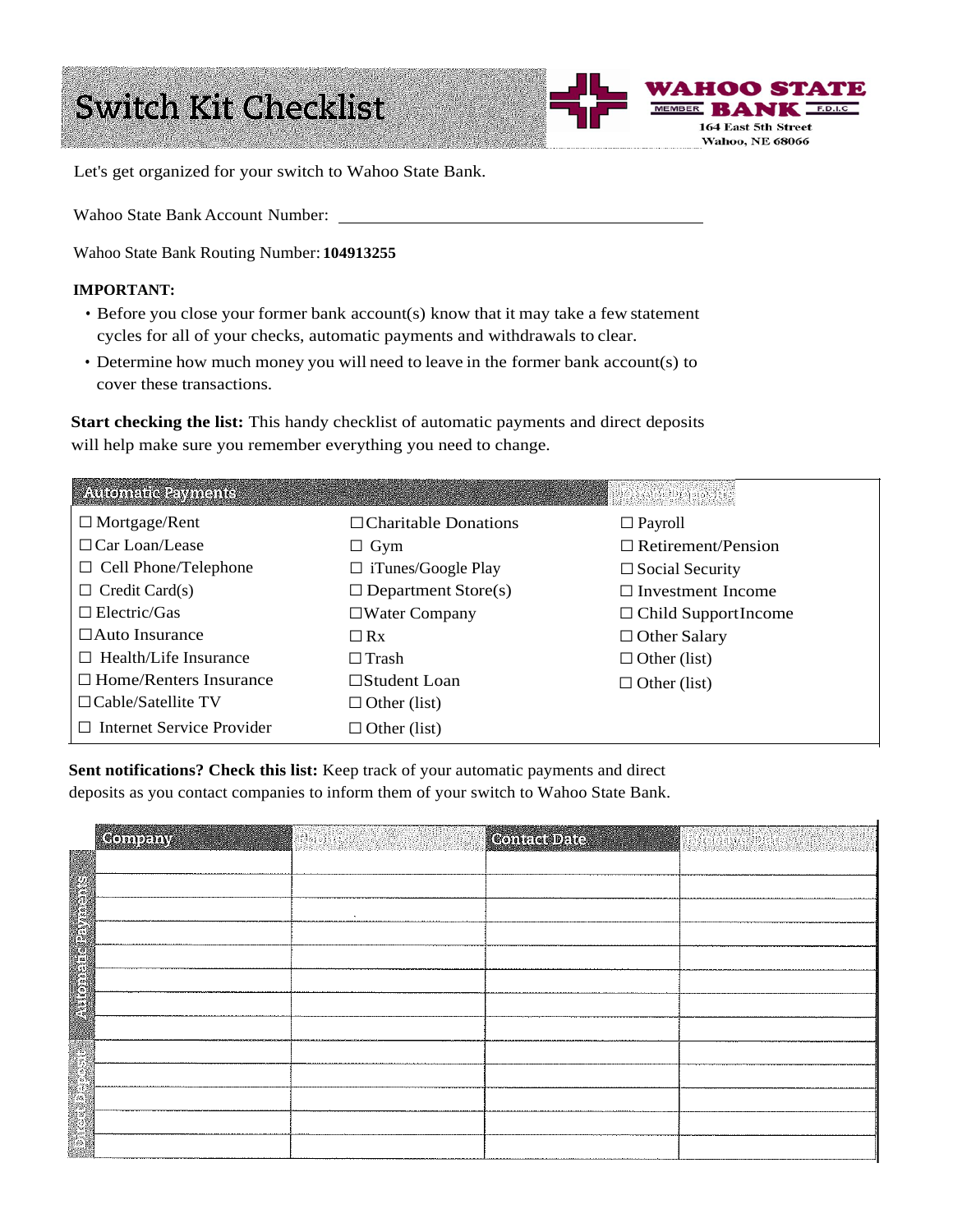## **Automatic Payment Authorization Letter**

Date:

To:

Irecently opened a new account with Wahoo State Bank and Iwould like to have my automatic payments with your company changed to my new bank account.

My new Wahoo State Bank account number, as well as all my other pertinent information, is listed at the bottom of thisletter. If you have any questions, or if you have additional authorization forms I need to sign, please contact me at the number shownbelow.

This letter will serve as authorization for your company to begin making automatic payments from the Wahoo State Bank account indicated below effective immediately. I understand this authorization will remain in effect until Igive written notification to terminate this service.

I've attached a voided check from my new Checking account. Thank you for your cooperation with this change.

Sincerely,

| Signature                           | Date                                                    |                         |
|-------------------------------------|---------------------------------------------------------|-------------------------|
| Account Number with Your Company    |                                                         |                         |
|                                     |                                                         | D Checking<br>D Savings |
| Printed Name/ Primary Account Owner | New Bank Account Number:                                |                         |
| Address                             | New Bank Routing Number: 104913255                      |                         |
| City, State, Zip                    |                                                         |                         |
|                                     | New Bank Address                                        |                         |
| Phone                               | Wahoo State Bank<br><b>PO Box 188</b><br>Wahoo, NE68066 |                         |
| eMail (optional)                    |                                                         |                         |
|                                     |                                                         |                         |

### **This letter should be sent to all companies who automatically deduct payments from your account. Simply personalize this letter and you're good to go,**

**NOTE:** Some companies may require a specific form in order to complete the change of your automatic payments to your new account.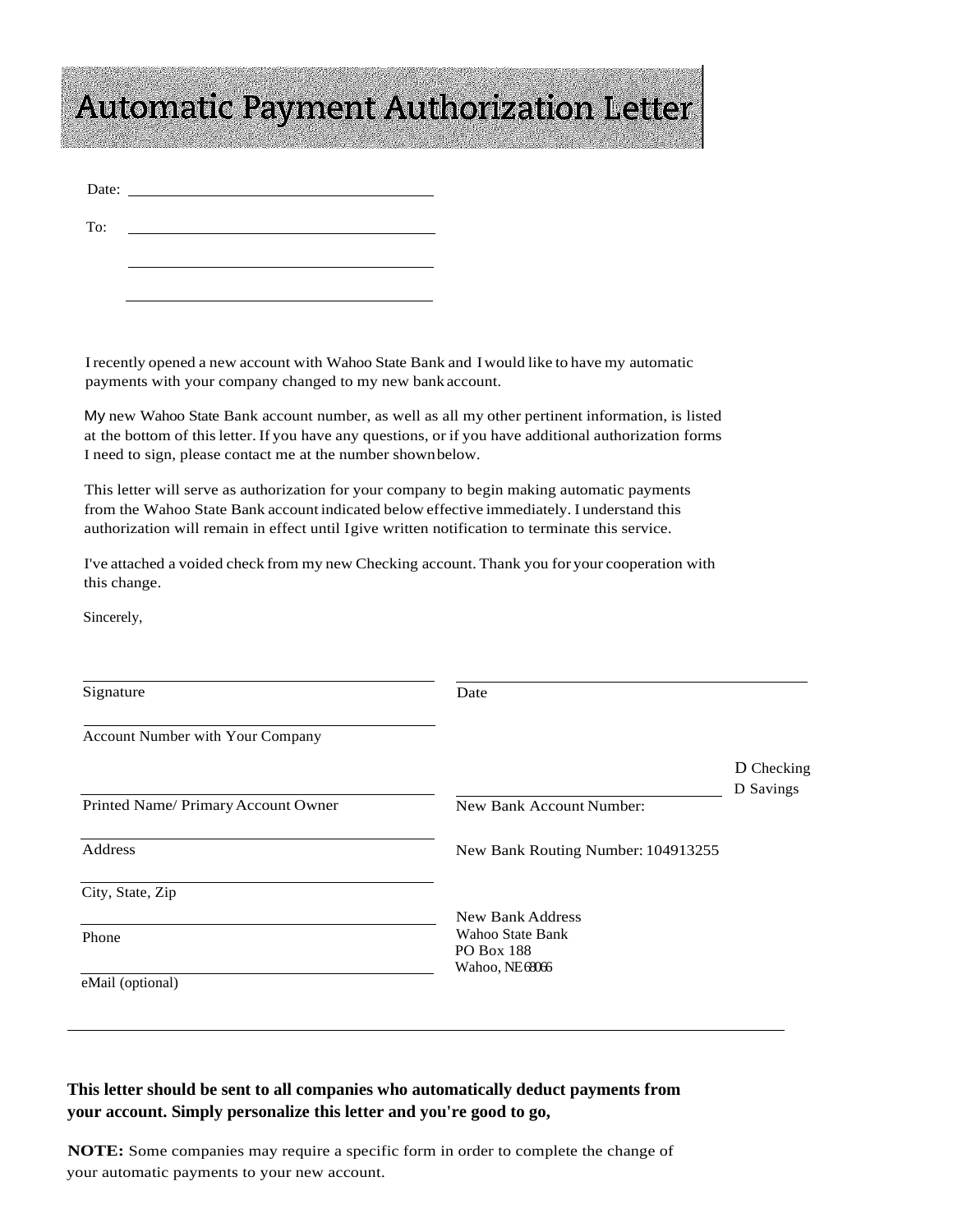## **Direct Deposit Authorization Letter**

Date:

To:

Irecently opened a new account with Wahoo State Bank and I would like to have my direct deposits with your company changed to my new bank account.

This letter will serve as authorization for your company to begin making direct deposits into the Wahoo State Bank account indicated below effective immediately. I understand this authorization shall remain in effect until I give written notification to terminate this service.

My new Wahoo State Bank account number, as well as other pertinent information, is listed at the bottom of thisletter. If you have any questions, orif you have additional authorization forms I need to sign, please contact me at the number shownbelow.

Thank you for your cooperation with this change.

Sincerely,

| Signature                            | Date                                                                         |
|--------------------------------------|------------------------------------------------------------------------------|
| Account Number with Your Company     |                                                                              |
| Printed Name / Primary Account Owner | New Bank Account Number: for Direct Deposit                                  |
| Address                              | New Bank Routing Number: 104913255                                           |
| City, State, Zip                     |                                                                              |
| Phone                                | New Bank Address<br>Wahoo State Bank<br><b>PO Box 188</b><br>Wahoo, NE 68066 |
| eMail (optional)                     |                                                                              |

This letter should be sent to all companies who automatically make deposits into your account. Simply personalize this letter and you're good to go.

NOTE: Some companies may require a specific form in order to complete the change of your direct deposits to your new account.